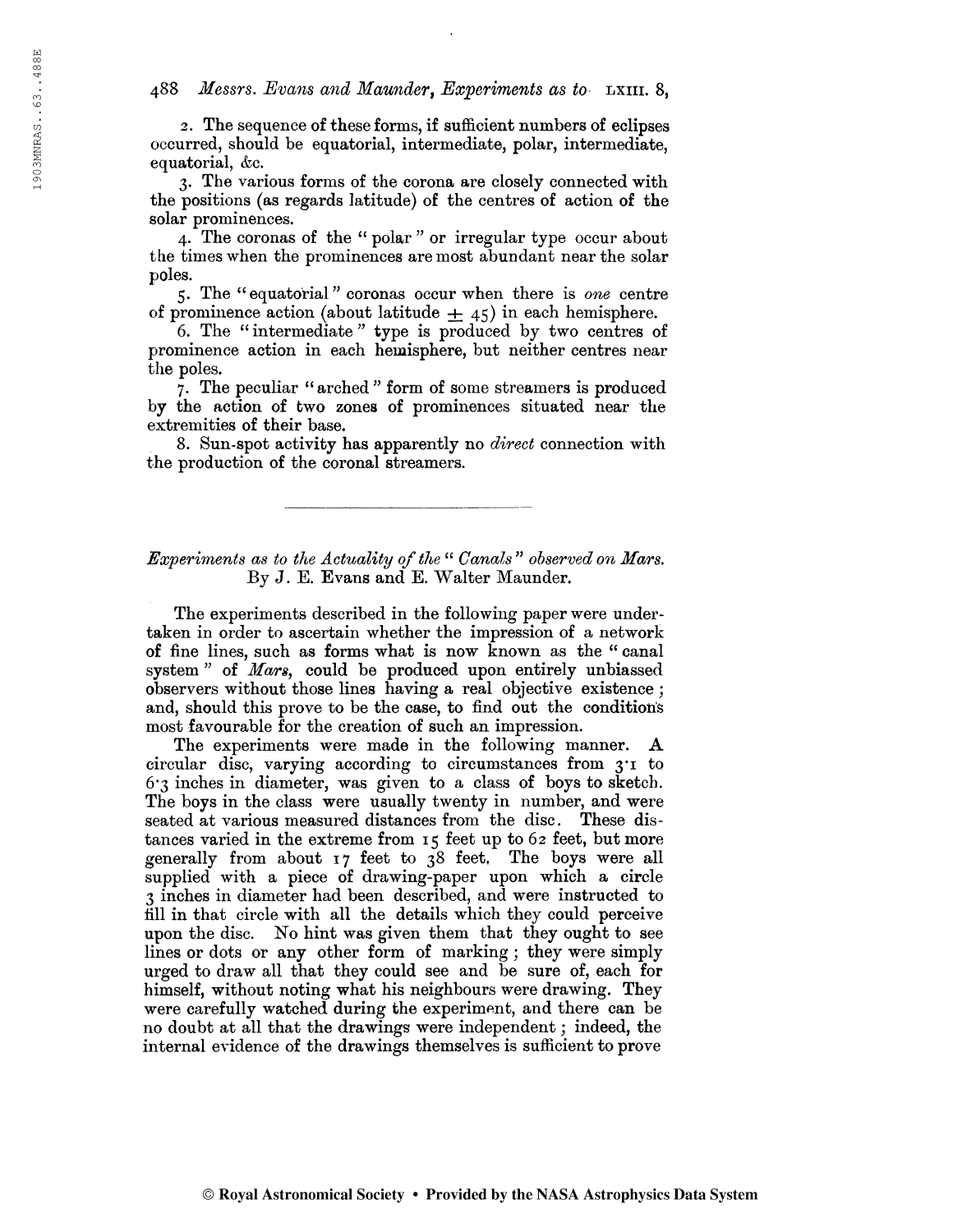the point. The room used had a glass roof, affording excellent light ; and care was taken to hang the diagram in a position free from glare or shade.

The first series of experiments was made on 1902 July 1, the last on 1903 May 22, the great majority having been made in the spring of the present year.

The boys employed in the experiments were from the Royal Hospital School, Greenwich. Their ages ranged from twelve to fourteen for the most part ; a few were either a little older or a little younger than these ages. All of them were wholly and entirely ignorant of the appearance of *Mars* in the telescope, and of the discussions which have taken place as to the markings on his surface. They were simply shown, what was to them, an oddlooking figure, and were told to reproduce it as well as they could.

Several suggestions have been made at different times to account for the curious network of straight lines first seen upon Mars in any considerable development by Professor G. V. Schiaparelli during the opposition of 1877. These may be summarized as follows :—

(1) The "canals" are not really lines at all, but are the boundaries of districts differing in colour or brightness from the surrounding surface. This suggestion was due to the late Mr. N. E. Green (Journal of the British Astronomical Association, vol. i. pp.  $110-113$ ; see also *Observatory*, vol. v. pp.  $135-137$  and p.  $143$ ).

(2) They are "only the summation of a complexity of detail, far too minute to be ever separately discerned." This suggestion was made by Mr. Maunder {Knowledge for 1894 November, pp. 249-252, and for 1895 March, p. 58) ; also in somewhat different terms a few years later by Signor V. Cerulli {Nuove Osservazioni di Marte : Saggio di una interpretazione ottica della sensazioni areoscopiche).

(3) The canals are purely subjective, and are suggested by the outlines of the " continents " or bright regions of the planet upon which they are seen. This is in effect the inference from Mr. B. W. Lane's experiments described in Knowledge for 1902 November, pp. 250, 251.

There will be no need to give in detail all the experiments made, as the results in each particular class were of the same character whatever the part of the planet represented. The region especially chosen was that called in Mr. Green's chart of 1877 (Memoirs, R.A.S., vol. xliv.), Beer Continent, which shows two very characteristic markings, viz. the Kaiser Sea, or Syrtis Major, and Dawes' Forked Bay, The latter was of considerable practical importance in the experiments, as the clearness and fidelity with which it was rendered formed a very useful index of the observer's powers of sight and delineation.

Experiment  $I.-A$  diagram,  $5.3$  inches in diameter, founded upon a drawing made by M. Antoniadi on 1901 February and published in *Knowledge* for 1902 April. The bulk of the disc was left smooth white; the Syrtis Major and Sinus Sabœus were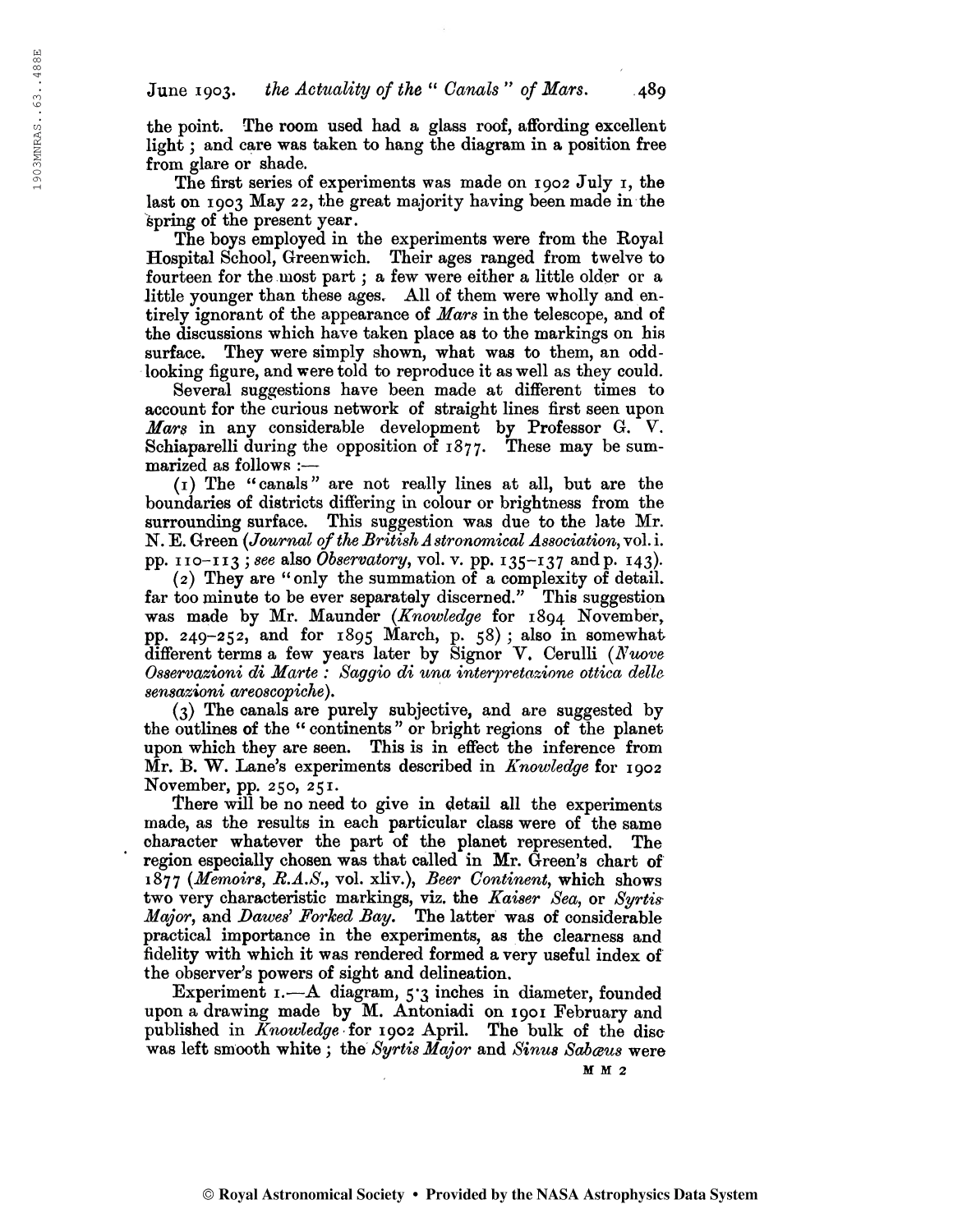in dead black, *Deucalionis Regio* in grey. Six small dots were put in in dead black roughly in the places of the following " lakes " or " oases " :-

| Coloe Palus             | Arethusa Lacus |
|-------------------------|----------------|
| Copais Lacus            | Siloe Fons     |
| $\emph{Ismenius Lacus}$ | Niliacus Lacus |

The diagram was of the most definite and hard character possible, and there is nothing in it which in the least suggests a " canal " when it is examined close at hand.

The twenty boys were stationed as follows :—

| Row.             | No. of boys. | Distance.<br>Feet. | Diameter of disc. |
|------------------|--------------|--------------------|-------------------|
| $\boldsymbol{a}$ | 2            | 25                 | 61                |
| Ъ                | 6            | 29                 | 52                |
| C                | 6            | $35\frac{1}{2}$    | 43                |
| d                | n            | 41                 | 37                |

The column " Diameter of disc" gives the angle in minutes of arc subtended by the diagram as viewed from the different benches.

The boys in rows  $a, b$ , and  $d$  made no indications of "canals"; but of those in row c, five showed canals corresponding in position with the following members of the Martian "canal" system :-

| Argæus          | $\cdots$ | $\ddot{\phantom{a}}$ | $\cdots$ |   | $5$ observers |
|-----------------|----------|----------------------|----------|---|---------------|
| Arnon           | .        | .                    | $\cdots$ | 5 | ,,            |
| Deuteronilus    |          | $\cdots$             | .        | 2 | ,,            |
| $K$ <i>ison</i> | $\cdots$ | $\cdots$             |          | 4 | , ,           |
| Pierius         | .        | $\cdots$             | $\cdots$ |   | ,,            |
| Protonilus      | .        | $\ddotsc$            | $\cdots$ | 3 | ,,            |
| Pyramus         |          |                      |          | 5 | ,,            |

To put the matter in other words, these five boys joined up some of the black dots by straight fine lines, prolonging, in some eases, these lines till they reached the limb or the black oval drawn round the north polar cap.

With regard to the perceptive ability of the boys, all, except one at the smallest distance, represented Dawes' Forked Bay as a double inlet ; the angular distance between the points of the fork as viewed from the several benches, being

 $a$  230";  $b$  200";  $c$  160";  $d$  140"

One boy showed all the six dots, the smallest having to him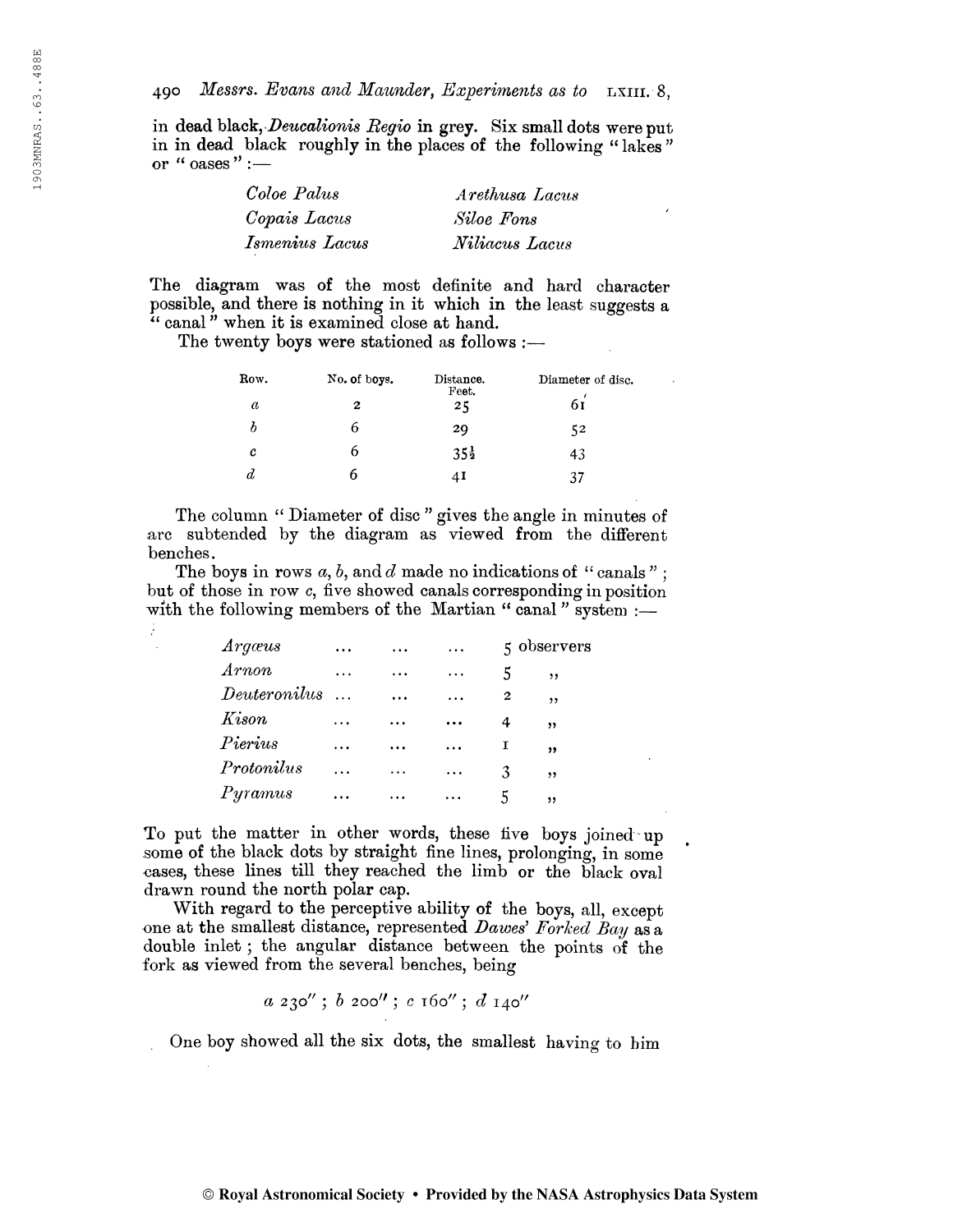a diameter of 36". For the other boys the smallest dots recorded were of the following diameters :—

| $^{\prime\prime}$<br>34 | 2 observers. | "<br>5 <sup>o</sup> |   | 2 observers. |
|-------------------------|--------------|---------------------|---|--------------|
| 42                      | "            | 54                  |   | ,,           |
| 40                      | "            | 60                  |   | ,,           |
| л8                      | "            | 70                  | 2 | ,,           |

The largest dots missed were

 $\ddot{\phantom{a}}$ 

| $^{\prime\prime}$<br>25 | I observer.  | "<br>42<br>٠ |   | 6 observers. |
|-------------------------|--------------|--------------|---|--------------|
| 29                      | 2 observers. | 40           | 2 | ,,           |
| 34                      | ,,           | 48           |   | ,,           |
| 36                      |              |              |   |              |

The foregoing table is of some importance, for it shows that an isolated dot, even when dead black on a white ground, would not be perceived if of smaller diameter than about 34'', and would be generally missed if under 40", whilst such a dot could hardly escape notice if above 50". This conclusion was so precisely that reached in numerous later experiments that it would be a mere repetition to give the actual numbers obtained in them as well as the foregoing.

Experiment 2.—A hard black-and-white diagram like diagram No. i, the outlines being copied from a drawing made by Professor Schiaparelli 1890 May 16 (La Planète Mars, p. 474). Twenty boys arranged in the same manner and at the same distances as in Experiment <sup>1</sup> took part. The boys were an entirely different set, and the diagram was only 3.1 inches in diameter, its angular diameter being—

$$
a\; 35^{\frac{1}{2}'}\,;\;b\; 31'\;;\;c\; 25'\,;\;d\; 22'
$$

Thus though the distances were the same as in the former experiment the angular diameter of the markings was much diminished. The distance between the points of the fork of The distance between the points of the fork of Dawes' Bay was—

$$
a\;8z''\; ;\; b\;71''\; ;\; c\;58''\; ;\; d\;50''
$$

This distance was much too small to allow of separating definition, and the  $Bay$  was therefore always seen as a single marking, or not shown at all. Only one dot was inserted. This was placed roughly in the position of Arethusa Lacus. Its diameter was—

$$
a \, 41'' \, ; \, b \, 36'' \, ; \, c \, 29'' \, ; \, d \, 25''
$$

None of the boys represented it. No " canals," properly so

#### © Royal Astronomical Society • Provided by the NASA Astrophysics Data System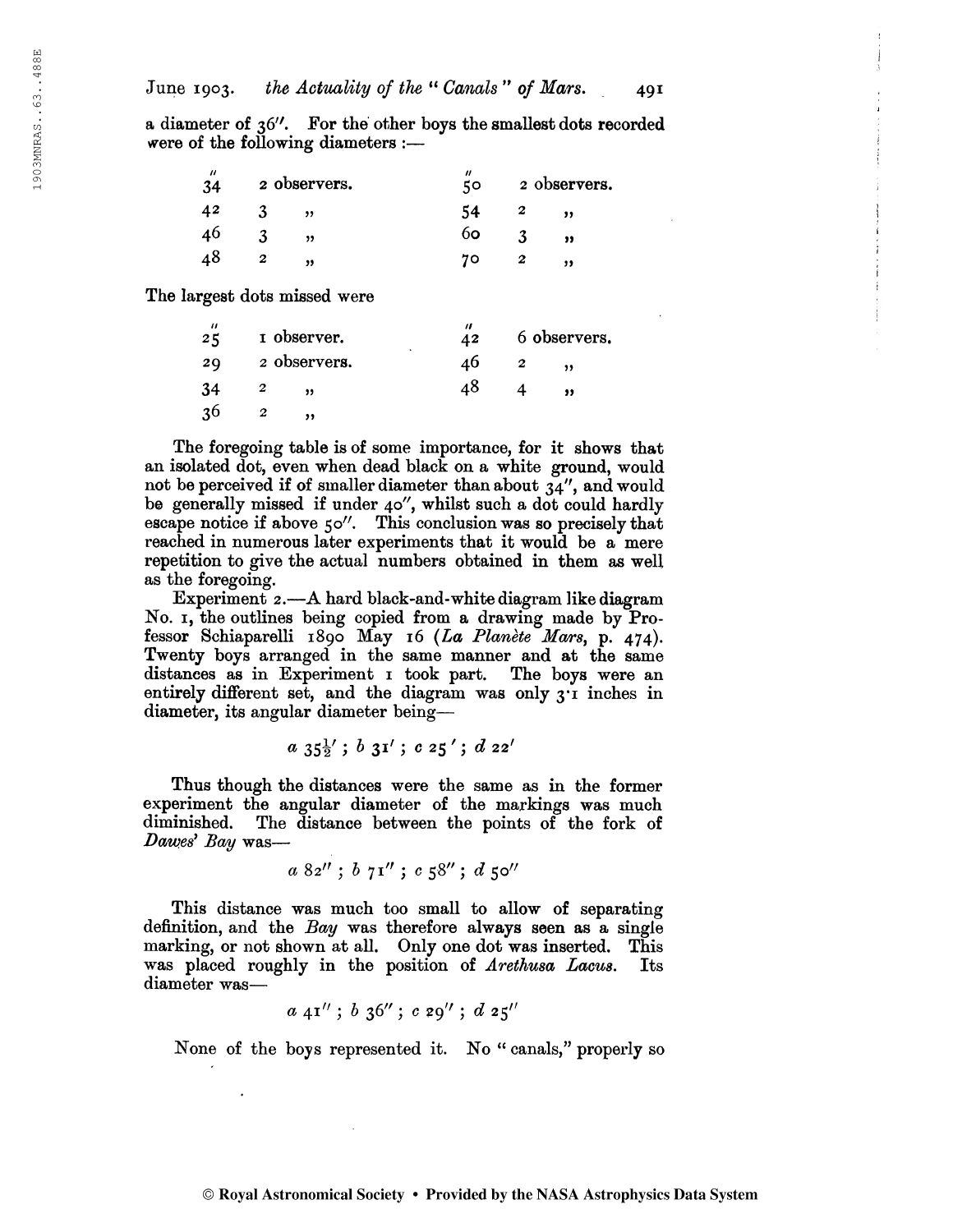called, were drawn; but of the six boys in set  $d$ , at the greatest distance, one drew a fine line from the Nilosyrtis to Margaritifer Sinus ; but this was a segment of a circle and concentric with the edge of the disc, whilst three others drew a straight broad streak corresponding roughly to the northern portion of the Hiddekel.

Experiment 3.—As before, a hard black-and-white diagram was prepared, founded in this case upon a drawing made by Professor Schiaparelli 1890 June 9 (La Planète Mars, p. 475). A large number of black dots of very different diameters were inserted irregularly in the diagram. The diameter of the disc was 5.95 inches. Twenty boys drew the diagram, and were Twenty boys drew the diagram, and were stationed thus :—

| Row.             | No. of boys. | Distance.<br>Feet. | Diameter of disc. |
|------------------|--------------|--------------------|-------------------|
| a                |              | $38\frac{1}{2}$    | 44                |
| b                | 4            | $43\frac{1}{2}$    | 39                |
| $\boldsymbol{c}$ | 4            | $49\frac{1}{2}$    | 34                |
| d                | 4            | $55\frac{1}{2}$    | 3 <sup>1</sup>    |
| e                |              | $61\frac{1}{2}$    | 28                |

Two boys, both in row a, drew "canals" to the number of seven or eight each. These consisted in every case of fine lines, straight or nearly straight, joining up two or more black dots, and prolonged to the nearest "sea."

Experiment 4.—The same twenty boys as in Experiment 3 were set to draw a black-and-white diagram based on a drawing made by Professor Schiaparelli 1888 May 8-10 (La Planète Mars, p. 423). In this diagram a large part of the disc was lightly stippled in with minute dots, far too small to be perceived even at the closest position adopted, but leaving *Elysium* bare, so that that region appeared a little brighter than its surroundings, as it actually does on the planet Mars itself.

The distances and the diameter of the disc were the same as in Experiment 3, but the individual boys were made to change their seats.

Five boys showed canals: two in row  $a$  and three in row  $c$ . Of the latter, two were the boys who had seen "canals" in row  $a$ in Experiment 3. Later experiments showed that boys who once began to see " canals " at a favourable distance were more ready to see them afterwards at unfavourable distances. These two boys inclosed *Elysium* in a rectangle of " canals " besides inserting " canals " in many other parts of the disc.

This experiment concluded those made with diagrams of dead black-and-white. Those that follow were all made with pencildrawings on buff drawing-paper, so that the markings on them were not quite so far removed from the subdued character shown by those on the actual planet itself.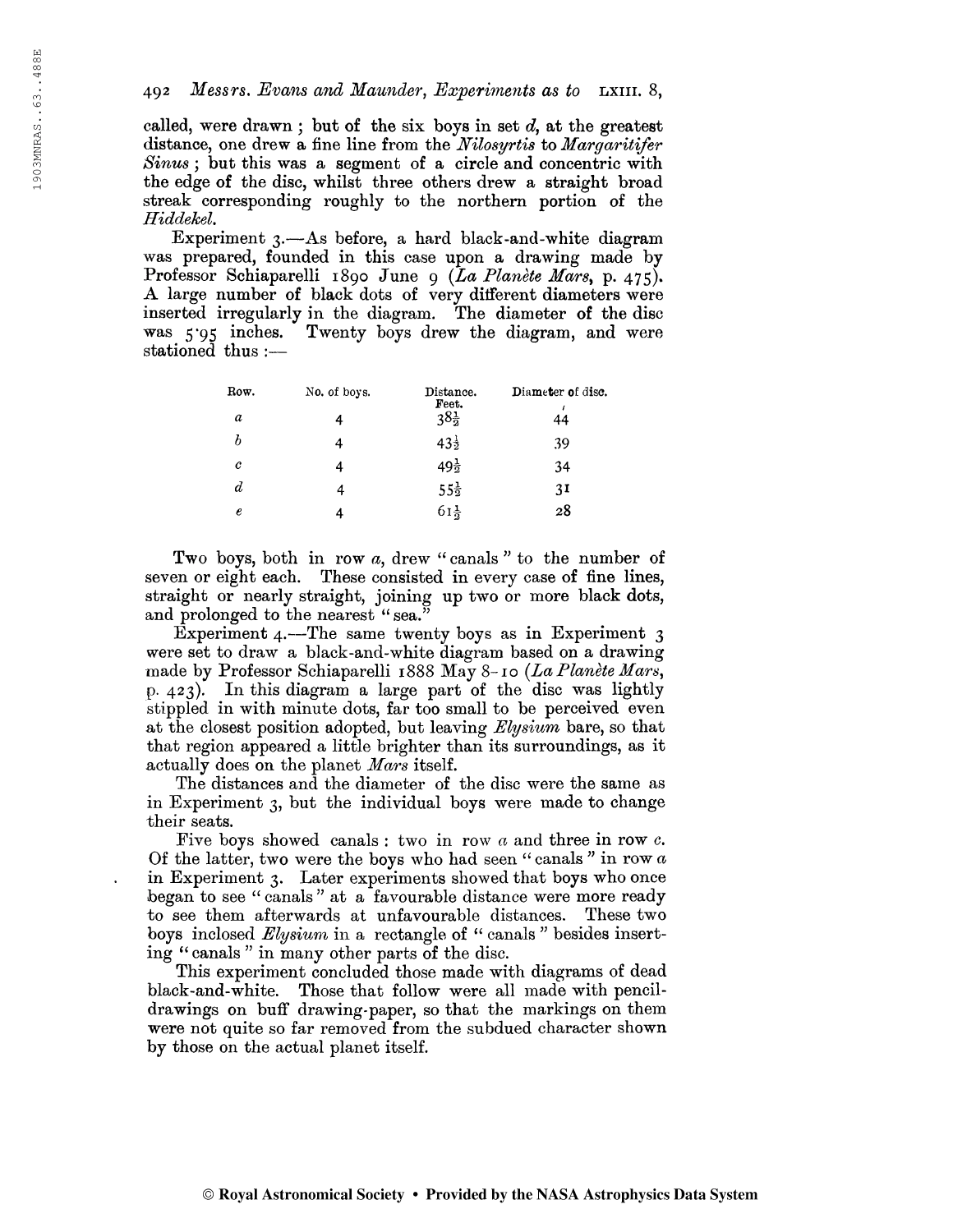Experiment 5.—Drawing 6\*i inches in diameter based upon one by Professor Schiaparelli made 1888 June 13, and appearing in Tav. V. fig. xiv. of this sixth memoir on the planet. Elysium occupied the centre of the disc. Eighteen boys stationed as under took part in the observation :—

| Row.             | No. of boys. | Distance.<br>Feet. | Diameter of disc. |
|------------------|--------------|--------------------|-------------------|
| $\boldsymbol{a}$ | 3            | 17                 | 103               |
| Ъ                | 4            | $2I_2^1$           | 81                |
| c                |              | 26                 | 67                |
| d                |              | $30\frac{1}{2}$    | 57                |
| e                | ٠            | 35                 | 50                |

Nine dots were inserted in the diagram, and two boys, one in row b, the other in row c, represented four of these dots by a slightly broken streak.

Experiment 6.—Drawing 6\*05 inches in diameter based upon the diagram on p. 102 of Lowell's Mars. In this experiment the oases shown by Mr. Lowell were reproduced approximately as given by him, and three short canals were faintly indicated. Twenty boys observed, and every one without exception showed canals in addition to those really on the disc. These canals were made by joining up the oases by straight lines or by segments of circles, although in a number of cases the oases themselves were not represented. The canals were generally prolonged till they met the limb, or one of the great Maria. The boys were seated at the same distances as in Experiment 5, four boys in each row.

Experiment 7.—Drawing 5.8 inches in diameter based upon a drawing made by Professor Schiaparelli on 1888 May 27, and appearing in Tav. IV. fig. vii. of his sixth memoir on the planet, and showing Dawes' Forked Bay, the Margaritifer Sinus, and the *Mare Acidalium.* Nineteen boys at the same distances as in Experiments  $\epsilon$  and 6. No canals were drawn by them. This Experiments  $5$  and  $6$ . No canals were drawn by them. experiment, together with Experiments <sup>1</sup> and 2, was prepared with special reference to Mr. Lane's suggestion.

Experiments 8 and 9.—Drawing 6\*25 inches based upon one by Professor Schiaparelli made 1890 May 16  $(La$  Planète Mars,. p. 474). In this experiment none of the canals shown by Professor Schiaparelli were inserted, but a number of small irregular markings were inserted at haphazard. River-like marks were drawn flowing into *Dawes' Forked Bay* and the smaller marking of the same character which Schiaparelli has represented some  $30^{\circ}$  from it at the mouth of the *Phison*. The region sented some  $30^{\circ}$  from it at the mouth of the *Phison*. The region of Meroe Island was put in in half-tone.

The same diagram was used in both experiments, nineteen boys taking part in Experiment 8 and twenty in Experiment 9. Combining the two sets in one, the stations were as follows :—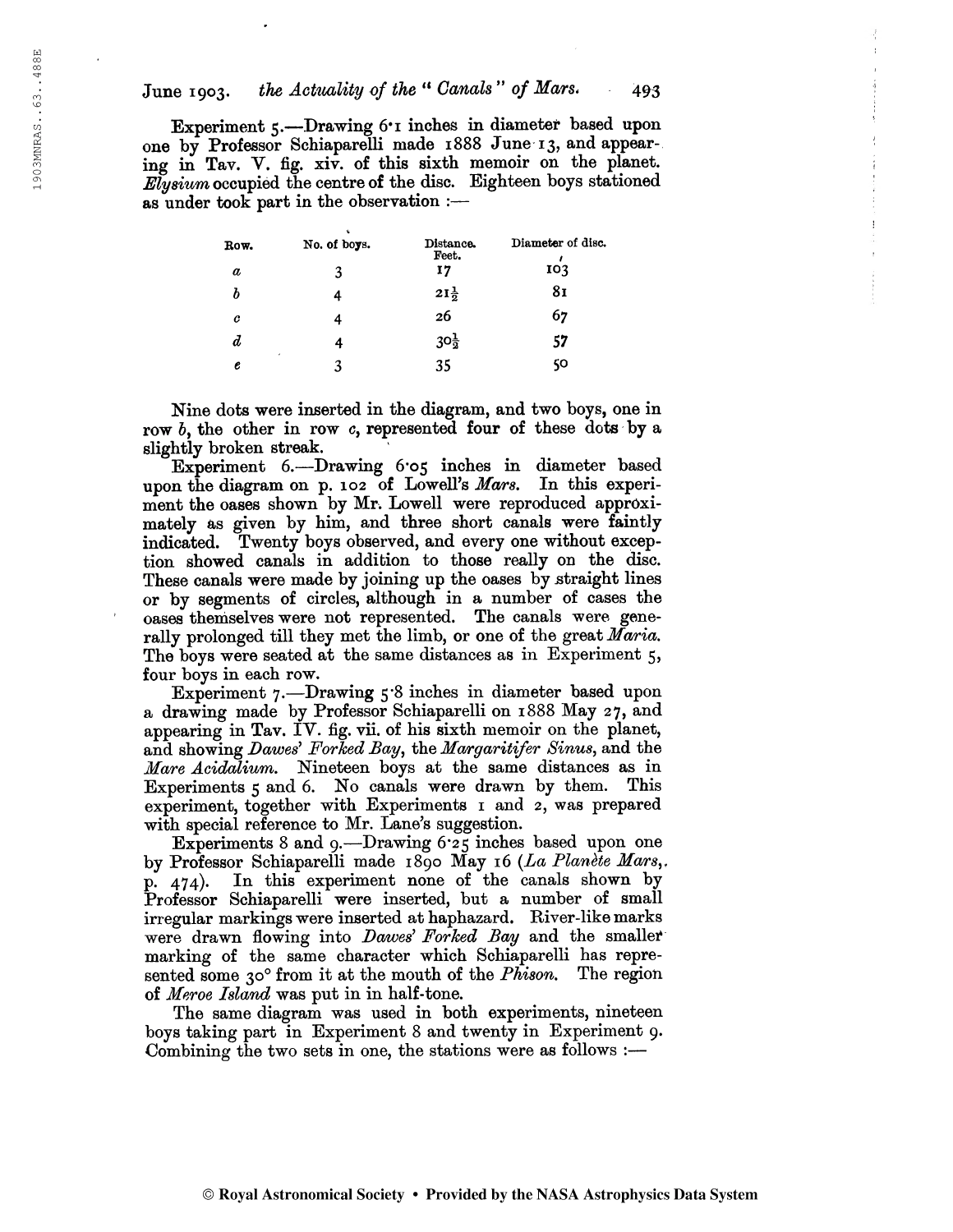## $494$  Messrs. Evans and Maunder, Experiments as to LXIII. 8,

| Row.             | No. of boys.     | Distance.<br>Feet. | Diameter of disc. |
|------------------|------------------|--------------------|-------------------|
| $\boldsymbol{a}$ | $\boldsymbol{z}$ | 17                 | 105               |
| Ъ                | 3                | 19                 | 94                |
| c                | 4                | $22\frac{1}{2}$    | 80                |
| $\boldsymbol{d}$ | 3                | 24                 | 75                |
| $\boldsymbol{e}$ | 8                | $28\frac{1}{2}$    | 63                |
|                  | 4                | $32\frac{1}{2}$    | 55                |
| $\mathcal{G}$    | 4                | $34\frac{1}{2}$    | 52                |
| $\boldsymbol{h}$ | 11               | $37\frac{1}{2}$    | 48                |

The results from these experiments were very full and instructive. In row a the boys appeared to be just about the distance when the minute markings on the original were beginning to take the canal-like form. In row  $b$  one boy saw the markings in their true aspect, to another they appeared as canals, and the third saw them imperfectly as canals. Rows  $c$  and  $d$ in every instance showed some canals, some boys seeing several. In row e the canals are not quite so well represented, though every boy showed something of them. Row  $f$  showed very few canals, row g a fair number, whilst the great majority in row  $h$ showed no canals or anything like them.

The drawings of the boys in rows  $a$  and  $b$  were especially instructive as showing that the actual details, the winding, riverlike marks and the miscellaneous dots were to them just visible as such, or were just beginning to be fused into canal-like streaks.

In all twelve canals shown in the recognised charts of Mars were more or less faithfully indicated. Some of these were only shown by a single observer, but the six following were frequently represented :—

| $represeuea :=$            |                |                         |                  |              |                 |                 |                         |                 |
|----------------------------|----------------|-------------------------|------------------|--------------|-----------------|-----------------|-------------------------|-----------------|
|                            | a<br>ft.       | $\boldsymbol{b}$<br>ft. | c<br>ft.         | d<br>ft.     | e<br>ft.        | ft.             | $\boldsymbol{g}$<br>ft. | ħ<br>ft.        |
| Distance                   | 17             | 19                      | $22\frac{1}{2}$  | 24           | $28\frac{1}{2}$ | $32\frac{1}{2}$ | $34\frac{1}{2}$         | $37\frac{1}{2}$ |
| No. of observers           | $\overline{2}$ | 3                       | $\overline{4}$   | 3            | 8               | 4               | 4                       | $\mathbf{I}$    |
| Phison                     | $\overline{2}$ | $\boldsymbol{2}$        | 4                | $\mathbf{2}$ | 5               | o               | $\boldsymbol{2}$        | $\mathbf{2}$    |
| Euphrates                  | $\mathbf{2}$   | $\overline{\mathbf{c}}$ | $\overline{4}$   | 3            | 6               | O               | 4                       | 3               |
| Hiddekel                   | $\mathbf{2}$   | $\boldsymbol{2}$        | $\mathbf{2}$     | $\mathbf{z}$ |                 | $\Omega$        | $\mathbf{z}$            | $\mathbf{z}$    |
| $\boldsymbol{\cdot}$ Gehon | $\mathbf{z}$   | 1                       | $\circ$          | $\circ$      | I               | O               | Ĩ                       | 2               |
| Arnon                      | Ţ              | 1                       | 4                | 1            | 3               | $\mathbf{z}$    | $\boldsymbol{2}$        | 4               |
| Deuteronilus               | I              | 1                       | $\mathbf{2}$     | O            | I               | $\Omega$        | $\mathbf{z}$            | ο               |
| "Allen's Canal"            | I              | $\circ$                 | $\boldsymbol{2}$ | O            | O               | $\circ$         | O                       | Ω               |
|                            |                |                         |                  |              |                 |                 |                         |                 |

Three boys, one in row a and two in row c, agreed very closely in inserting a short canal which does not appear to be in Schiaparelli's maps, and which we have here called from the name of its discoverer, " Allen's Canal." A very striking feature is shown in the drawing of this boy Allen in that he prolongs Aeria into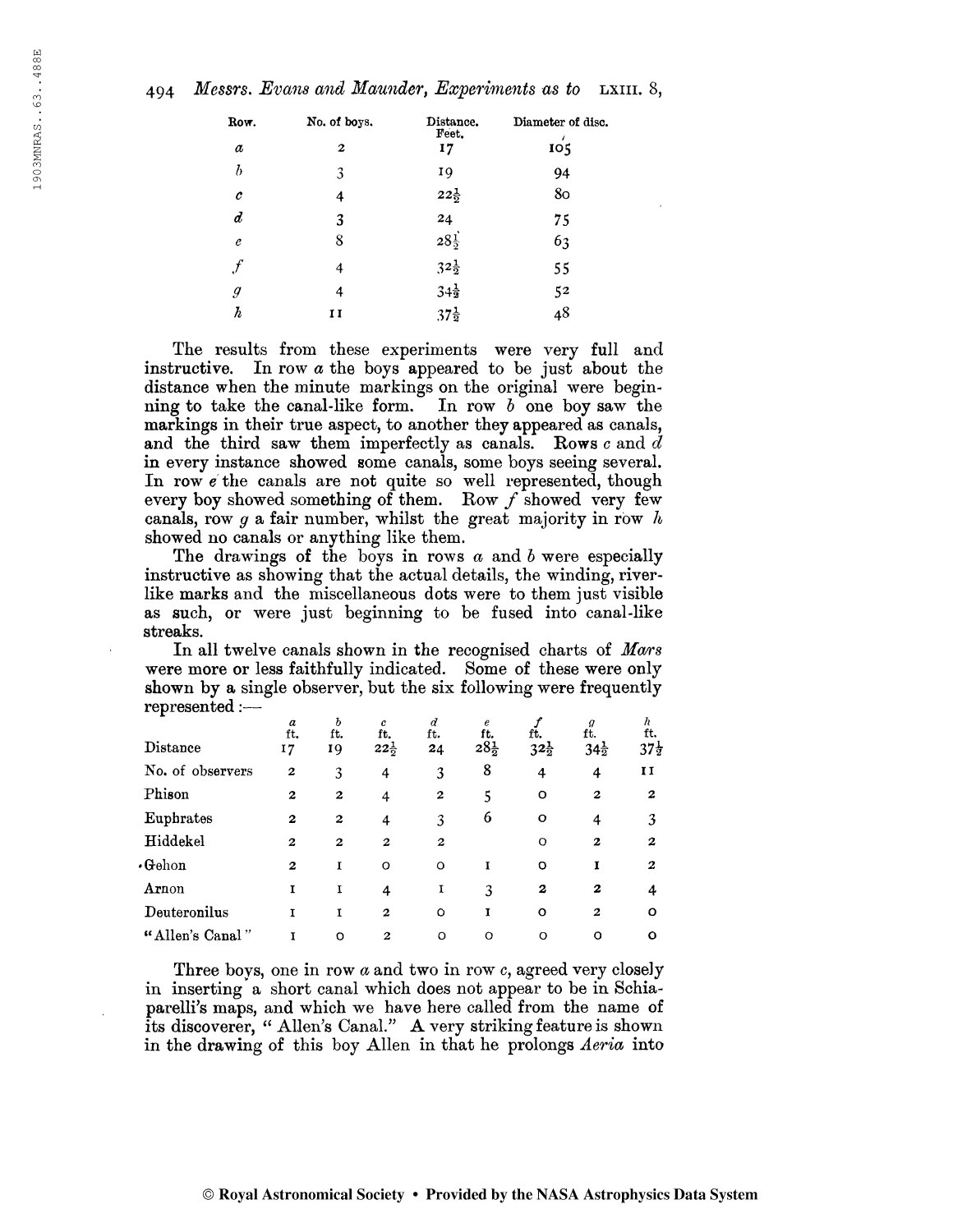Photograph of the Original Drawing submitted to the Boys in Experiments 8, 9, 10, and 11. Diameter of the original, 6'25 inches.



KEY MAP.

© Royal Astronomical Society • Provided by the NASA Astrophysics Data System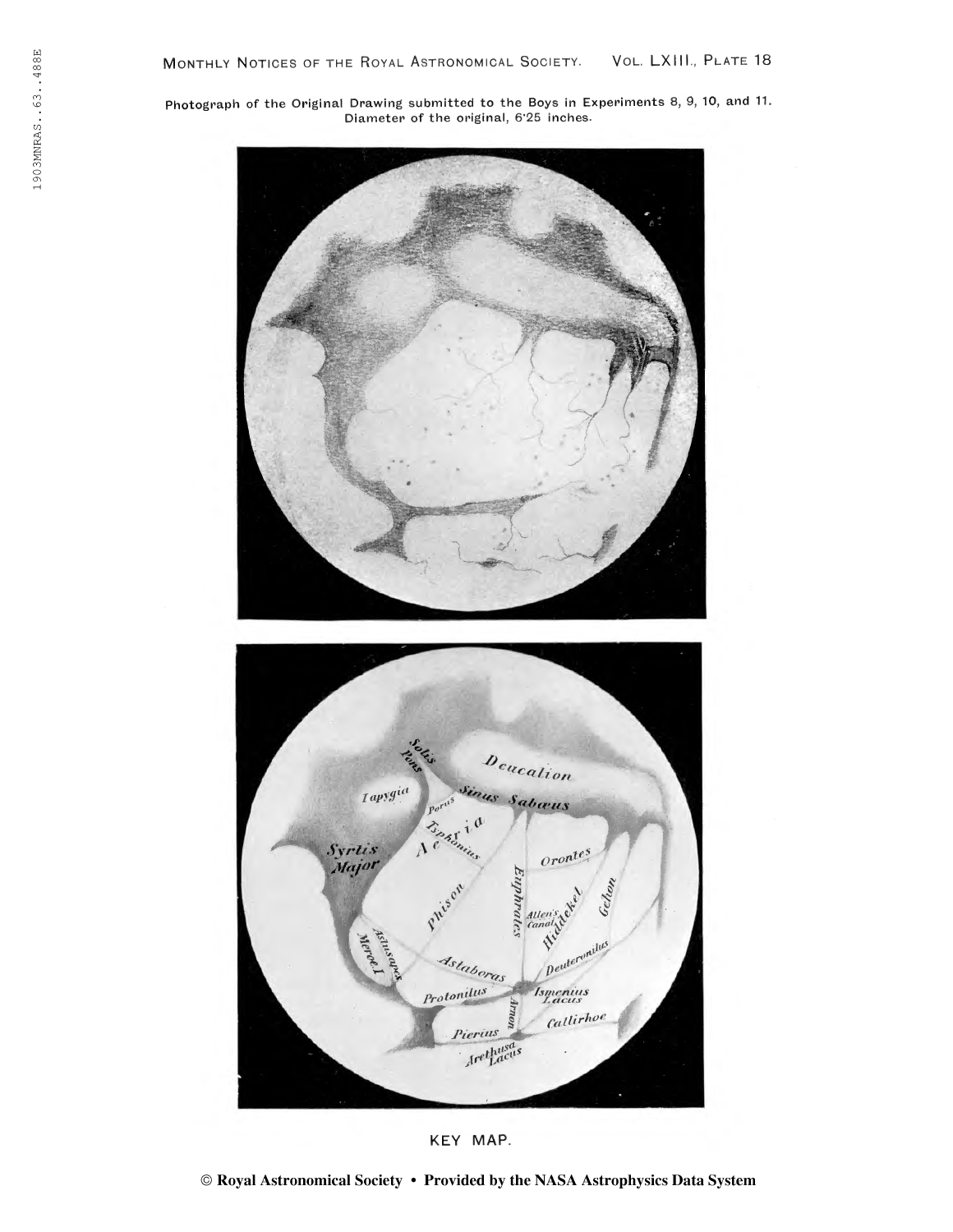

Photographs of the Actual Drawings made by Boys placed at the indicated distances from the original drawing.

© Royal Astronomical Society • Provided by the NASA Astrophysics Data System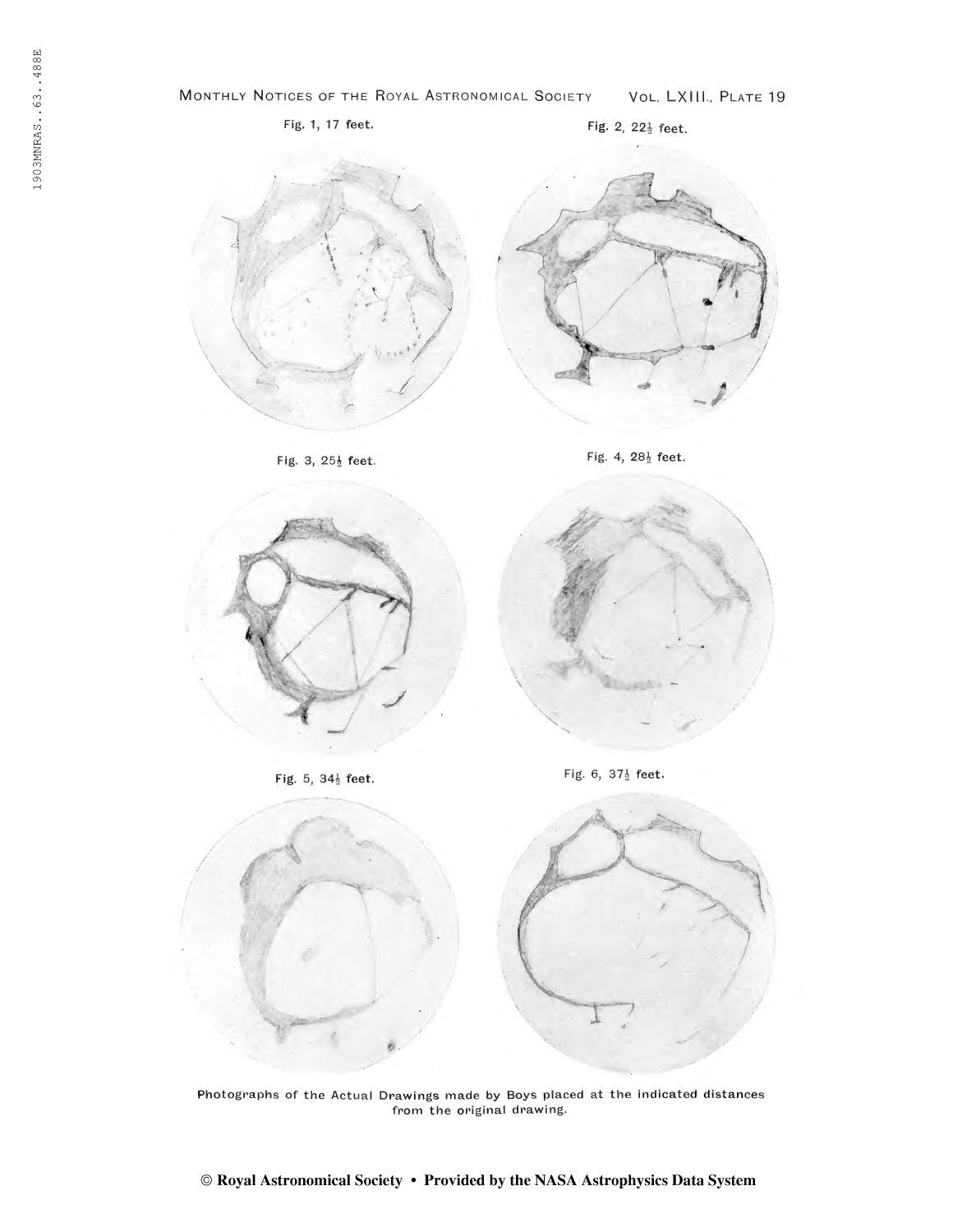June 1903. the Actuality of the " Canals" of Mars.  $495$ 

the horn-like promontory Solis Pons, and cuts it off at its base by the little canal Porus, precisely as shown in M. Antoniadi's chart of Mars (Knowledge, 1902 November, p. 252). There was absolutely no. justification in the diagram which he was copying for this marking, but clearly the presence of the two half-tone districts *Iapygia* and *Deucalion* tended to produce the impression that the narrow dark marking between them was partially split by a bright horn. Several other boys showed Aeria drawn out into a pointed horn, but not to the same extent that Allen did.

An important feature of this series of drawings was that eleven boys instead of drawing Meroe Island as a half-tone district drew the canal Astusapes. Only three showed Meroe district drew the canal Astusapes. Island distinctly as a half-tone district, and one of the three added a straight line, the canal Astusapes as its boundary. The entire marking, however, was not sufficiently distinctive to be clearly recognised by the more distant boys. Only one boy in row  $g$ , one in  $h$ , and none in  $f$  recognised the canal Astusapes; and none on these three rows showed any indication of Meroe Island as a shaded region. Of the nearer boys, therefore, 50 per cent, showed the canal Astusapes, and only 15 per cent, the shaded region.

The following table may prove of interest as indicating the degree of sharpness of sight possessed by the boys in their power to resolve *Dawes' Forked Bay* and the smaller fork at the mouth of the Phison.

|                  |              |                     | Dawes' Forked Bay. | Fork of Phison.          |             |
|------------------|--------------|---------------------|--------------------|--------------------------|-------------|
| Row.             | No. of boys. | Angles.             | Resolved by        | Angles.                  | Resolved by |
| $\boldsymbol{a}$ | 2            | $\mathbf{r}$<br>323 | $\mathbf{I}$ .     | $^{\prime\prime}$<br>202 |             |
| ь                | 3            | 289                 | 3                  | 181                      | 3           |
| o                | 4            | 244                 | 3                  | 153                      | 2           |
| d                | 3            | 229                 | 3                  | 144                      |             |
| e                | 8            | 193                 | 7                  | 121                      | 2           |
|                  | 4            | 169                 | 3                  | 106                      |             |
| g                | 4            | 159                 | 3                  | 100                      | О           |
| h                | 11           | 147                 | 11                 | 92                       | О           |

The table shows that the resolution was almost always effected down to 150", the few failures being probably due merely to carelessness or inattention. Below 140" the falling off is very marked, and none resolve the fork of the *Phison* under  $105$ . This result is in entire agreement with Experiments <sup>1</sup> and 2, and shows that whilst a single dot is generally seen down to  $40''$ , and even a little below, the resolution of two neighbouring spurs requires a separation about three times as great.

Experiments 10 and 11 were made upon the same drawing, some of the boys in Experiment 8 being moved to new places in Experiment 10. Similarly some of the boys in Experiment 9 were moved to new places in Experiment 11.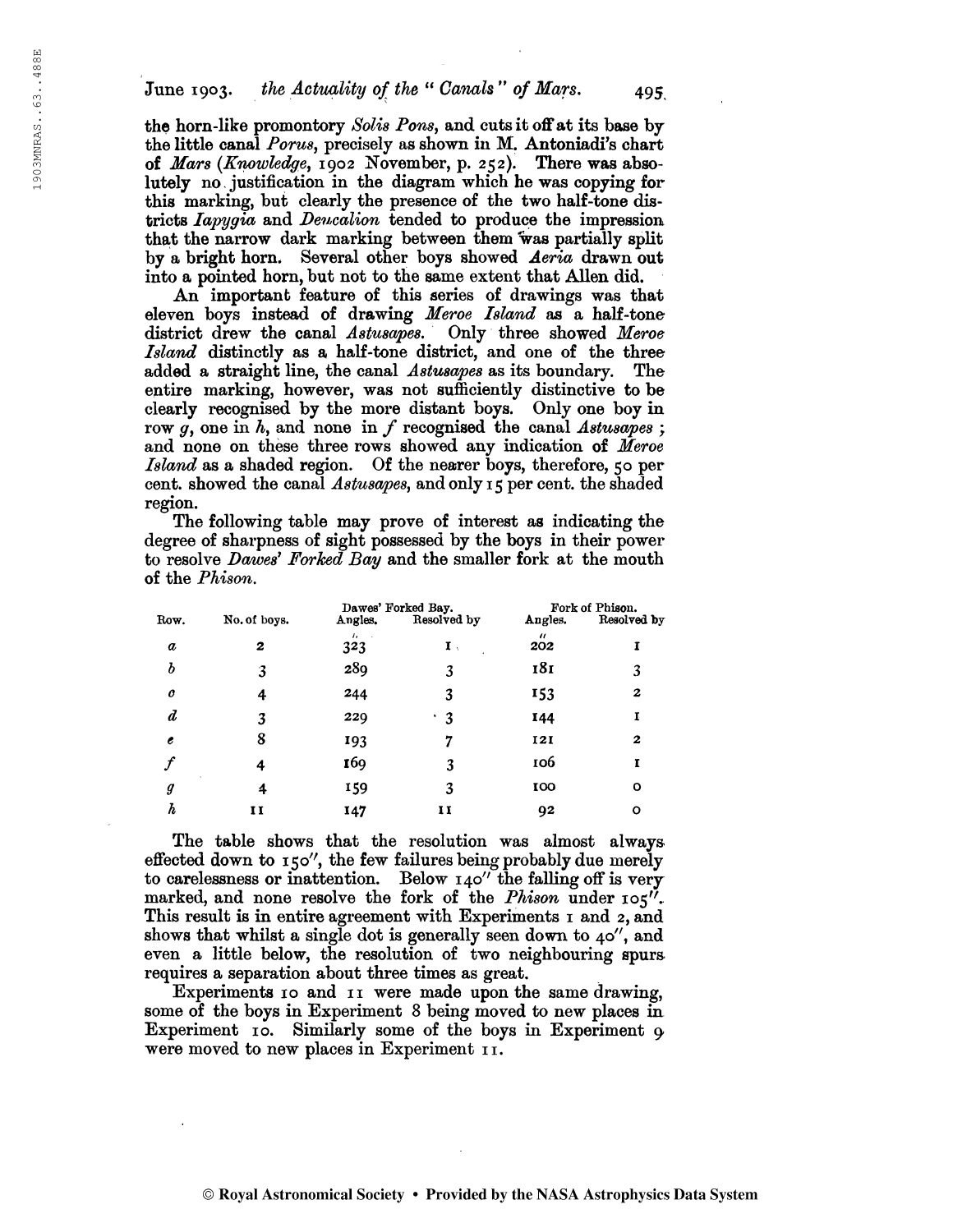### 496 Messrs. Evans and Maunder, Experiments as to  $\Delta x$ IIII. 8,

In the two experiments taken together, twenty-three boys observed. Of these sixteen were brought forward, seven were moved further back. The results for the boys who were brought forward were of the same general character as in Experiments 8 and 9. Two boys were stationed at only 15 feet from the drawing to be copied. These and those at 17 feet were too near to confuse any details. The boys placed at middle distance perceived canals a little more readily than had been done by their comrades in the same position.

Combining these sixteen boys with the thirty-nine boys who had observed the same diagram before, and grouping together observers at distances which differed only by a few inches, the number of " canals " represented was as follows :-

| Distance.<br>Feet. | No. of boys.     | Canals drawn. | Canals per observer. |
|--------------------|------------------|---------------|----------------------|
| 15                 | $\boldsymbol{2}$ | 4             | 2'00                 |
| 17                 | 8                | 26            | 3'25                 |
| 19                 | 5                | 16            | 3'20                 |
| 23                 | 9                | 36            | 4.00                 |
| $25\frac{1}{2}$    | 3                | 15            | 5'00                 |
| $28\frac{1}{2}$    | 8                | 2I            | 2.63                 |
| $33\frac{1}{2}$    | 9                | 15            | 1.67                 |
| $37\frac{1}{2}$    | 11               | $I_4$         | 1:27                 |

The seven boys who were moved back to row h from rows b and c, either from memory or from the practice they had already obtained, were much more successful in seeing canals than the boys who had formerly been in this position. It would appear to be not wholly a matter of memory, for one of the seven drew an additional canal beside those which he had seen at the smaller distance. As a rule nothing like " doubling " of the canals was perceived by any of the observers. There were, however, two exceptions, and both related to the same canal, Hiddekel. This was clearly doubled in Experiment 9 by a boy at  $37\frac{1}{2}$  feet, and in Experiment 10 by another at  $25\frac{1}{2}$  feet.

Experiment 12 was upon the same original drawing as that used in Experiment 6 ; but whereas on that occasion Mr. Lowell's drawing had been reproduced with the oases, but with no canals, now the canals were shown but not the oases, the object being to see whether the boys would insert dots at the juncture of the canals to resemble the oases of Mr. Lowell's original drawing, and also to see whether they would detect actual canals when presented to them. With one single exception all the boys (eleven in number) showed the canals very strongly and unhesitatingly. They had not the slightest difficulty in seeing them. They were seated at  $22\frac{1}{2}$  feet (four boys),  $28\frac{1}{2}$ feet (four boys), and  $37\frac{1}{2}$  feet (three boys). The only boy who did not represent the canals was one at the middle distance, who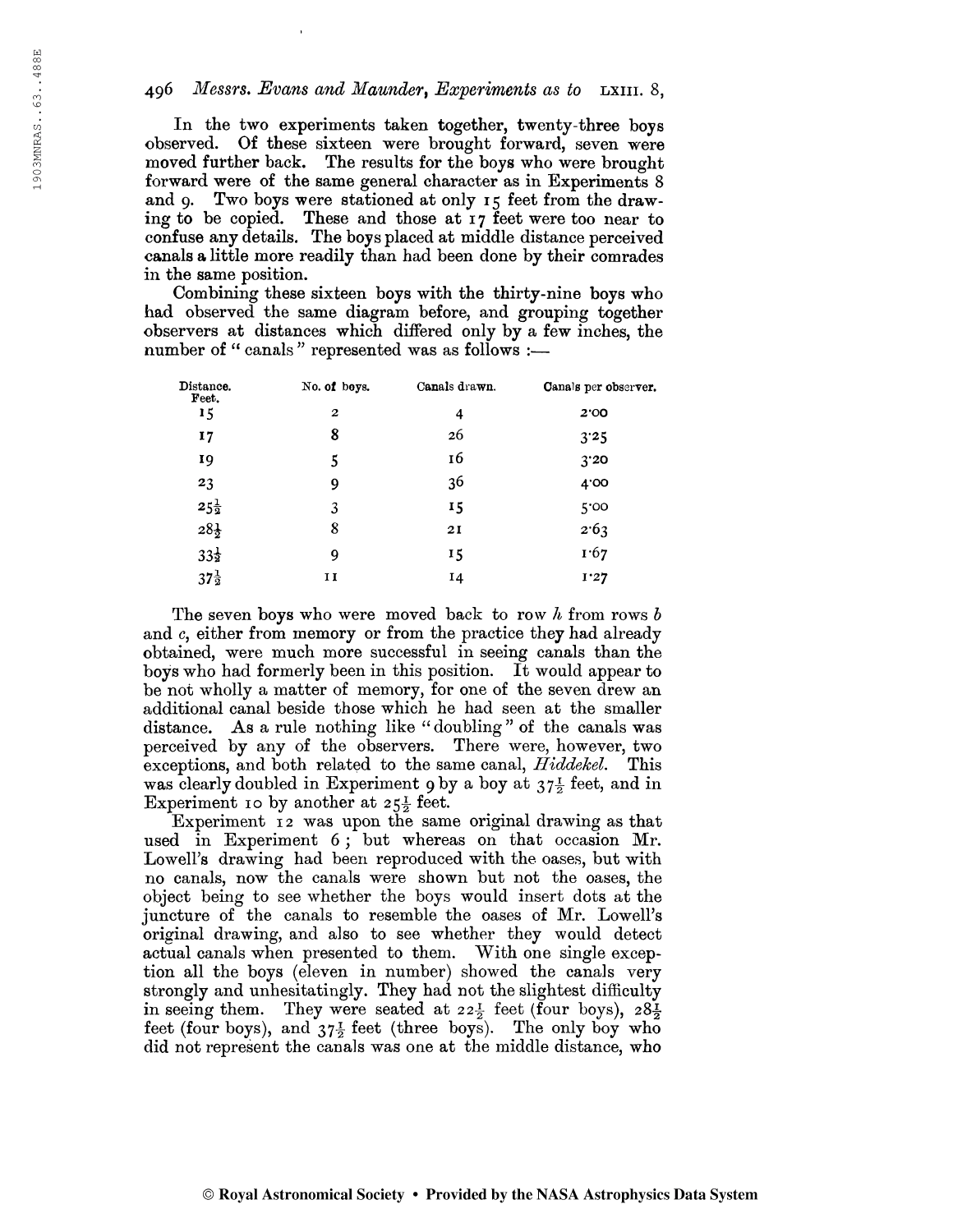showed instead a general shading over the whole district covered by the canals. As a rule oases were not shown, the exceptions being one boy at  $28\frac{1}{2}$  feet and two at  $37\frac{1}{2}$  feet. The first-named of these three was tried a second time on the back row, and showed more canals than he had done in the nearer position, beside introducing three or four more oases.

Experiment 13.—The same drawing was used as in Experiment 12, with the exception that the canals were not shown but short wavy lines were drawn, radiating irregularly from the position occupied by Mr. Lowell's oases. Ten boys observed, stationed as follows :—

| Row.             | No. of boys. | Distance<br>in feet. | Diam.<br>of disc. |
|------------------|--------------|----------------------|-------------------|
| a                | r            | 15                   | $\epsilon$<br>115 |
| b                | 1            | 19                   | 90                |
| $\boldsymbol{c}$ | 1            | 24                   | 71                |
| ď                | 2            | $28\frac{1}{2}$      | 60                |
| e                | 2            | $32\frac{1}{2}$      | 53                |
|                  | 3            | $37\frac{1}{2}$      | 46                |

The boy in row a showed a number of canals, but was near enough to the original to see that the markings were not straight. The boy in row b put in two canals and some blurred markings. The boy in row c developed a fine canal system, showing some eighteen canals in all. The two boys in row  $d$  showed seven and eight canals respectively. The two boys in row e showed a great number of canals, one drawing being specially interesting, as it was a very fairly accurate representation of Mr. Lowell's entire system both of canals and of oases. The boys in row  $f$  showed little beyond a long elliptical canal, only corresponding roughly with Lowell's system.

Thus in Experiments 6, 12, and 13 the same drawing of the planet was submitted to the boys, but with the following differences :—

Experiment 6.—Oases inserted, but no canals.

Experiment 12.—Canals inserted, but no oases.

Experiment 13.—Neither canals nor oases inserted, but instead short wavy lines.

In each case many canals were drawn by the boys and some oases.

It appears to us in reviewing the entire series of the experiments that it is impossible to escape the conclusion that markings having all the characteristics of the canals of Mars can be seen by perfectly unbiassed and keen-sighted observers upon objects where no marking of such a character actually exists. They are in a sense truly " seen," not imagined, because they are the natural rendering by the eye of real markings of a different character.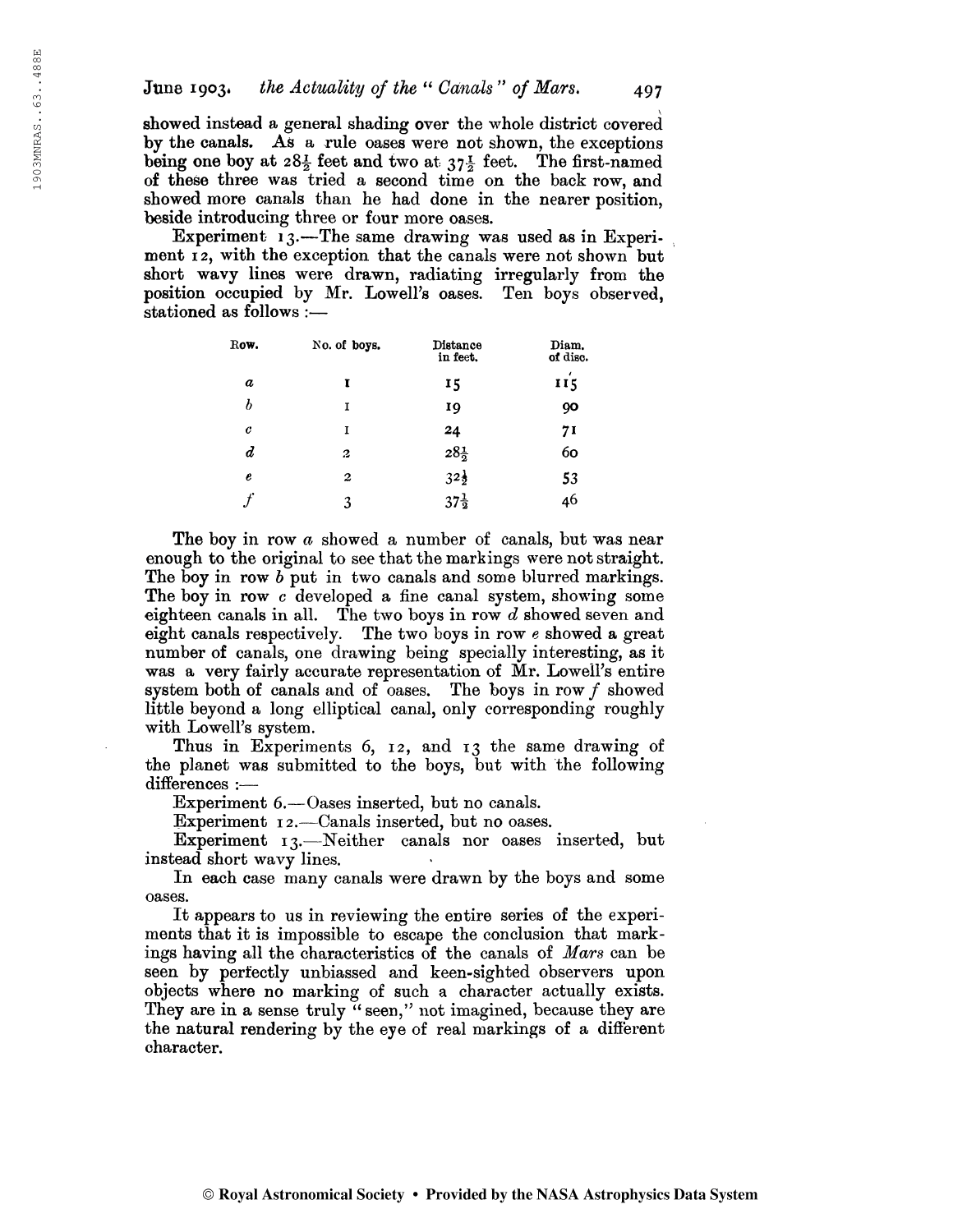There are several ways in which this impression of canal-like markings is caused. First, Mr. Green's suggestion that the canals are boundaries of regions of ditfering shade or tone receives some support. Such boundaries are capable of giving rise to the impression of canals.

Next, so far as the experiments go, the most fruitful source of the canal-like impression is the tendency to join together minute dot-like markings. If these are fairly near to each other it is not necessary, in order to produce the canal effect, that they should be individually large enough to be seen.

But it is not necessary that the markings should be dot-like, that is to say, approximately circular. They may be of any conceivable forms provided only that they are outside the limit of distinct vision and are sufficiently sparsely scattered. In this case the eye inevitably sums up the details which it cannot resolve into fine lines essentially "canal-like" in character. A slight aggregation may give the impression of a spot, or, to use the nomenclature now adopted for the planet  $Mars$ , an "oasis"; or, if the aggregation be greater still and more extended, to the idea of a shaded area.

So far as these experiments go they do not confirm, as such, the experiments made by Mr. B. W. Lane, or the conclusions which he reached. It was not found that the outlines of the continents of Mars were sufficient by themselves to give rise to the impression of the canal system. It is of course a question whether a little training and practice might not have led the boys to recognise canals upon continents which were entirely bare of all internal markings ; but we were especially careful not to give the boys the slightest hint that we expected them to see straight lines or dots or anything of the kind. They were told repeatedly to draw all that they could see, but nothing of which they were not certain. And, as a matter of fact, in all these experiments whenever a boy drew a canal there was something on the original which had given rise to that impression, however unlike a canal that something might be.

It will be seen from the figures given above in the body of the paper that the distances at which the boys were stationed ranged in many of the experiments from one whereat the minutest markings were within the range of distinct vision to one so great that to most of the observers these minute markings produced no effect at all ; generally speaking, the canals were best seen a little outside the limit of distinct vision.

The result of repeating the experiment with the same boys showed that practice tended to increase the readiness to perceive canals, so that in a second sketch a boy though removed to a greater distance still saw as many canals as at first, in some cases even more.

Generally speaking, the best draughtsmen, that is to say, those who most truthfully represented the salient features of the drawing, also showed the greatest numbers of canals. It is also